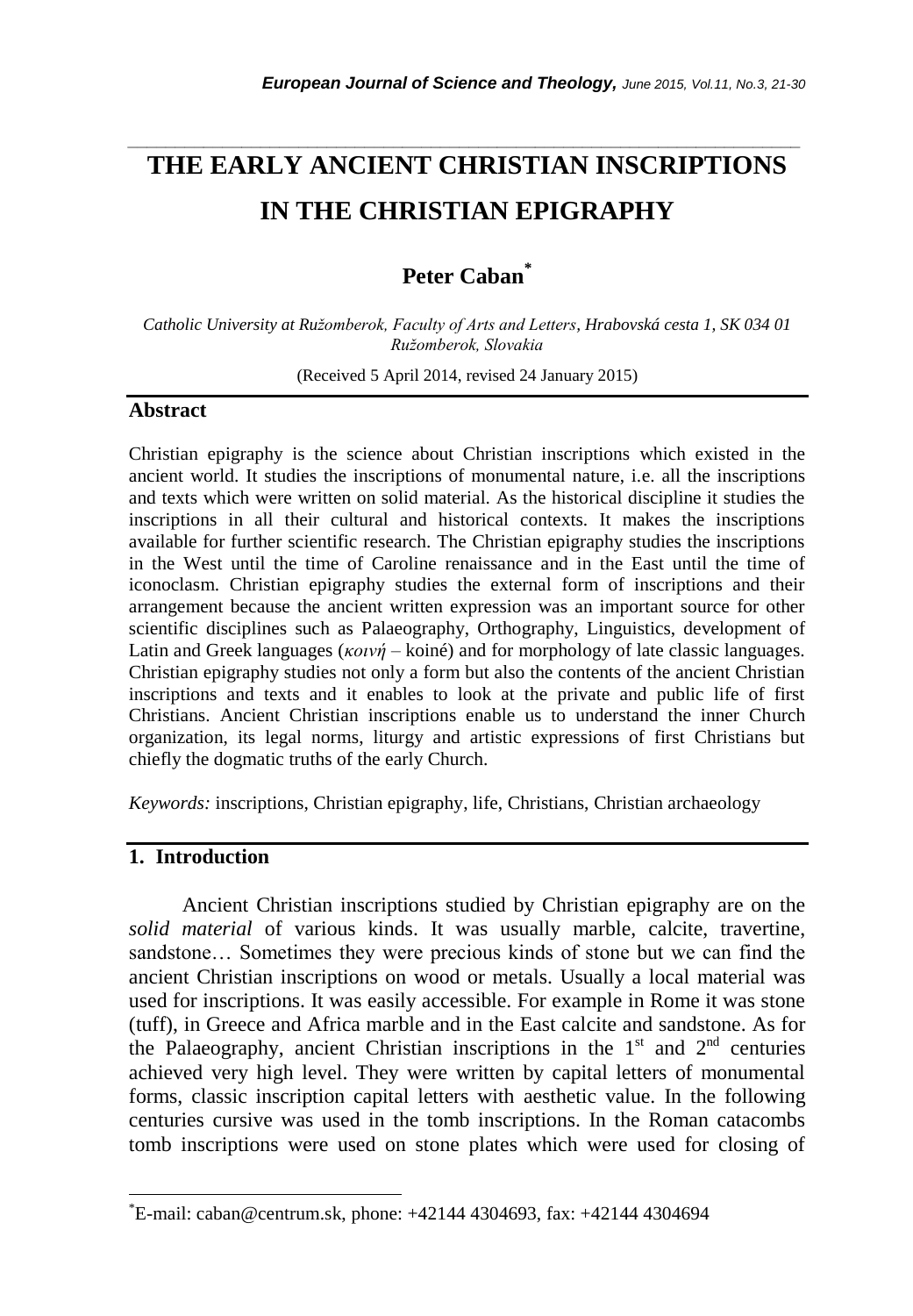horizontal tomb niches, *loculi*. Sarcophagi had the tomb inscriptions on the frontal side of the coffin.

#### **2. Ancient Christian inscriptions and their forms**

Inscriptions engraved into the solid material are called *graffiti*. Inscriptions made by charcoal or dye are called *dipints*. Some inscriptions were made of small stones and the artist used the style of *mosaic* – several stones of various colours next to each other. In the Roman catacombs wide brick plates were used for tomb inscriptions. Epigraphs in the late antiquity had the form of *stela.* It was a wide stone plate with the inscriptions indicating the name of the dead or other data.

As for Christian epigraphy we can distinguish several types of artefacts from the antiquity. These artefacts are related to the method of burying and Christian inscriptions could be made in them:

- *Epitaph*  a plate with the inscription about the dead person with rich and epigraph form. Epitaph was not connected with the grave but it could have various forms – a simple inscription plate in the wall or monumental three-dimensional artefact. Epitaph is almost identical with the tombstone including the inscription and dating.
- *Sepulchre* it is a form of sarcophagus but the remains of the dead person are not inside but in the venue under the sepulchre. From the original sepulchres just decorated cover plates were preserved. Many sepulchres were destroyed or secondarily used as an altar mensa. The cover plates of tombs are sometimes considered as tombstones.

From the technical viewpoint inscriptions in the surface burial places were on higher level than the inscriptions in the catacombs where it was necessary to make the inscriptions on the site under minimal technical conditions and absence of sufficient lighting. Despite this fact in the catacombs there are several inscriptions painted by minate dye. These inscriptions were found in places combining the function of physical cover of the grave and the function of individualization of the space. Some written information about the buried person was preserved. Typical ancient Christian tombstone was in the form of a plate in the size of the buried person [1].

#### **3. The language of inscriptions**

A specific question of ancient Christian inscriptions is the problem of language. In the  $2<sup>nd</sup>$  and  $3<sup>rd</sup>$  centuries the original language in Rome was *Greek*; therefore in the West besides Latin inscriptions also Greek inscriptions were numerous. For example in the tombs of the popes in Calixt's catacombs there are many Greek inscriptions. Gradually *Latin* was developed in Rome. In Egypt we can find the inscriptions in *Coptic* language but we have also *Syrian, Armenian*  and *Ethiopian* early Christian inscriptions. Some inscriptions in Roman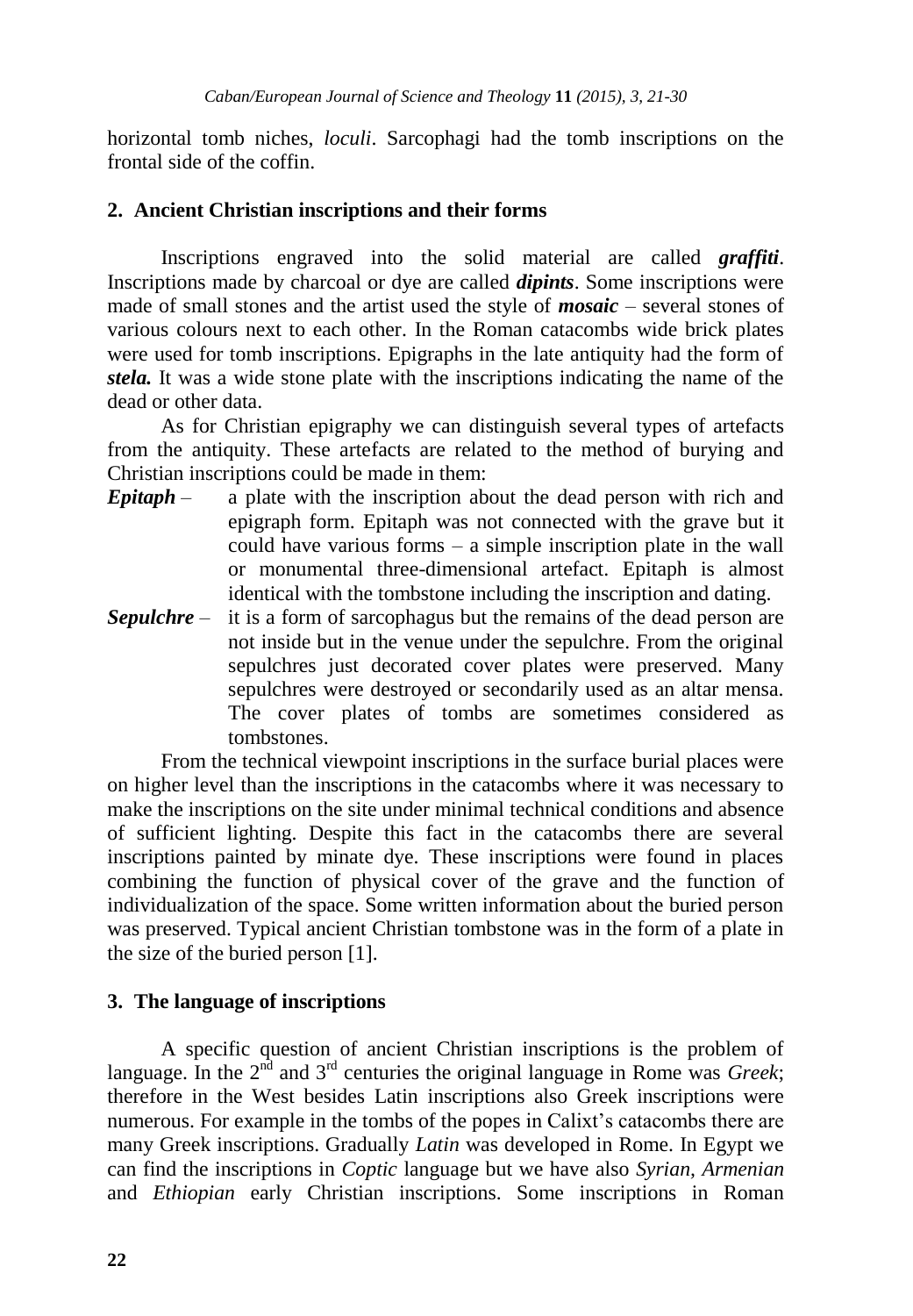catacombs reflect the linguistic battle between Latin and Greek languages. They are interesting Greek-Latin inscriptions with mixed letters from both languages. Sometimes grammatical and orthographic errors can be explained by the fact that the inscription was written in a dialect. For example in some inscriptions we have to read a letter  $\bm{B}$  as  $\bm{V}$ : for example BIBAS, BIXIT must be read as VIVAS, VIXIT. In other cases *V* must be read as *B*, for example SAVINVS means SABINUS or *E* must be read as *I*: DVLCES, MERETO, i.e. DULCIS, MERITO. But it can be just the opposite: PONTIFIX, FRATIR, i.e. PONTIFEX, FRATER etc. *K* and *Q* as *C*, for example IN PAKE, *V* as *O*, IN NVMINE. In some cases we must consider the errors of the stonemasons who made the tomb inscriptions in the era of literary decadence [2]. In later times Latin was prevalent in the ancient Christian inscriptions. In the  $4<sup>th</sup>$  and  $5<sup>th</sup>$  centuries there are specific Christian data in the graves (for example names of contemporary popes or bishops etc.). It can be illustrated by the inscriptions from the  $4<sup>th</sup>$ century, for example SUB LIBERIO EPISCOPO, SUB DAMASO EPISCOPO and others. The inscriptions were dated according to the emperors, consuls etc.

### **4. Methods of making, localization and contents**

According to the method of making the ancient Christian inscriptions were made by: chiselling, engraving, pouring, and painting, placing into the fresh plaster, combining into the mosaic form, writing or scratching in the wall. According to the primary localization the inscriptions were found in the catacombs, basilicas, tombstones and in the graves of Christians generally. Names in the inscriptions were written by the traditional Roman system: *praenomen, nomen* a *gentilium* (ante name, name and family).

Other date could follow. Most often names with certain significance were used: for example **VC** – *vir clarissimus* (famous man), **CF** *clarissima femina* (famous woman), **CP** *clarisssimus puer/puella* (famous boy/girl). In the graves of slaves their patron can be mentioned. Later Christian baptismal names appeared in the inscriptions such as *Maria, Stephen, John*, etc. In the Roman catacombs such names as *Peter* and *Paul* were used. Inscriptions found in the early Christian era may include:

- **PAX**  *(peace)*
- **BONUM**  *(goodness)*  $\bullet$
- $LUX (light)$
- **REFRIGERIUM** *(place of repose)*  $\bullet$
- **PAX AETERNA TECUM** *(Eternal peace with you!)*  $\bullet$
- **IN PACE** *(in peace)*
- **RIP** Requiescat in pace! *(Rest in peace!)*  $\bullet$
- **PAX TECUM IN DOMINO** *(Peace be with you in the Lord)*
- **PAX TIBI A DEO** *(Peace to you from God!)*  $\bullet$
- $\bullet$ **BONUM ET LUX** – *(Goodness and light)*
- **VIVAS IN CHRISTO IESU** *(Long live in Christ Jesus!)*  $\bullet$
- **VIVE IN DEO** *(Live in God!)* $\bullet$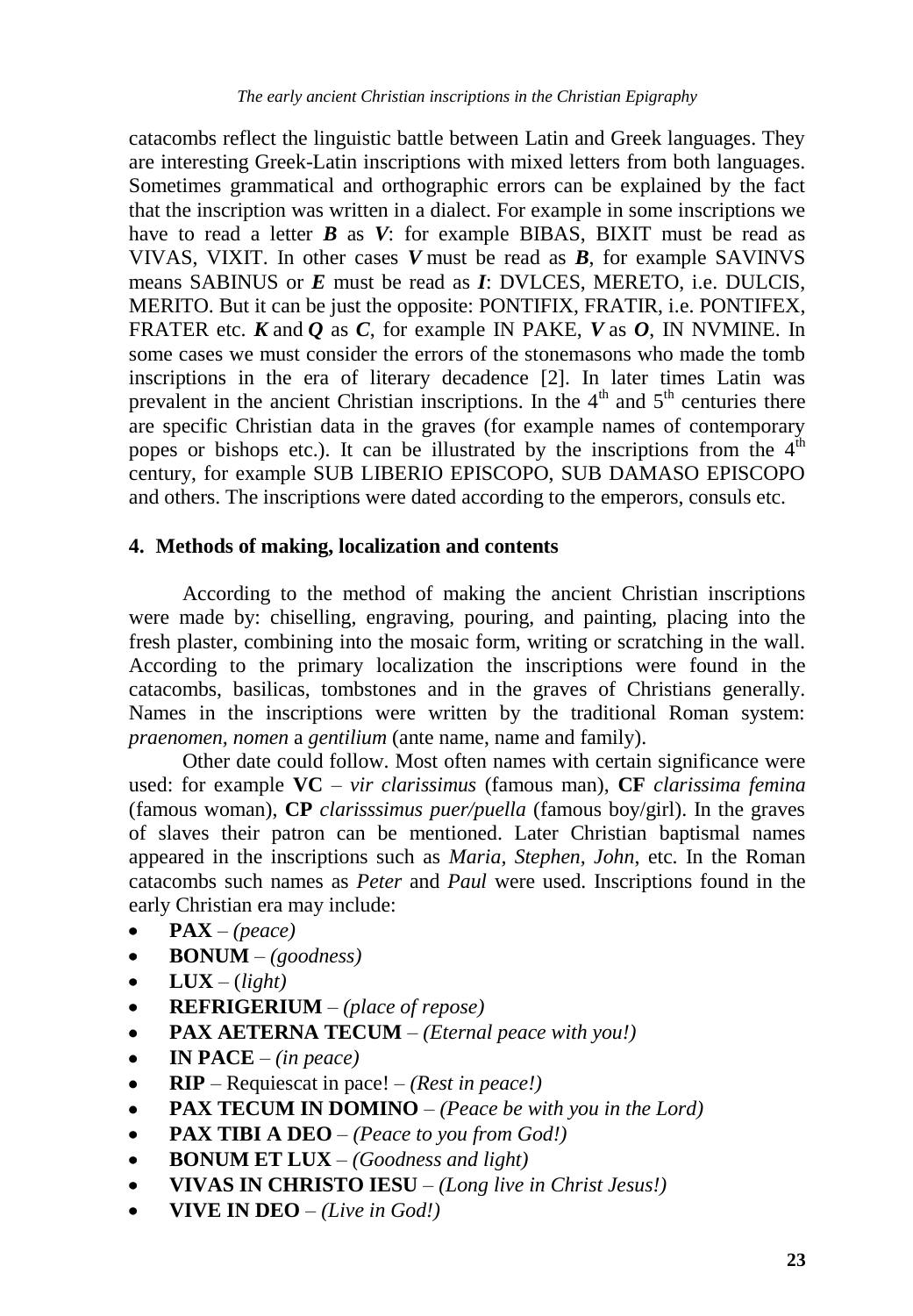Some ancient Christian inscriptions expressed the dogmatic teachings of the Church, for example:

- Ἅγιος ὁ Θεός *Hagios o Theos!* (Holy God)
- Ἅγιοςἀθάνατος *Hagios Athanatos!* (Holy Immortal)  $\bullet$
- *In unum Deum credidit* (He believed in one God)  $\bullet$
- *In Domino nostro Deo Christo* (In our Lord God Christ)
- *In Spiritu Sancto* (In the Holy Spirit)

A good help for the dating of the tomb inscriptions are some palaeographic peculiarities. According to them and according to similar specific signs we can date the tomb inscriptions reliably. Palaeography studies the punctuation of ancient Christian inscriptions, i. e. auxiliary signs used for the division of sentences or words. The division signs were written in half size of the letter. Full point or *hedera* (ivy leaf) and rarely *virgula* (vertical comma) were used. In the text it could be replaced by asterisk, palm branch or small triangles in various positions.

## **5. Abbreviations in the Christian inscriptions**

In Christian antiquity various abbreviations were used. The writer could gain more time and he saved the space because material was quite expensive. The importance of abbreviation can be seen in the fact that a writer could write quickly [3]. It was very needed especially in the catacombs and during persecutions. In general in the ancient world abbreviations were used for the memory of the dead, for example: *B. M.* = *bonae memoriae* (good memory), for the age, for example:  $V$ *. A...*  $M$ ...  $D$ ...  $H$ ... = *vixit annos..., menses..., dies..., horas*... (He lived... years, months ... days ... hours). First Christians did not use pagan formulas, for example *H. I.* = *hic iacet* – here lays, *H. S. E.* = *hic sepultus est* – here is buried or *H. O. S.* = *hic ossa sunt* – here are the bones but they made a specific Christian term *DEPOSITVS* (abbreviation **D** or *DEP*) = here is deposited – and it was written at the end of the tomb inscription usually [4]. Abbreviations were used in Latin and Greek Christian inscriptions. Four kinds of abbreviations were used:

## *5.1. Litterae singulares (singulae litterae - sigles)*

Are the oldest abbreviations of the Latin lettering (for example *A.* = *Aulus*,  $AP$ *.* = *Apius*, *AVR.* = *Aurelius*, *C.* = *Caius* = Gaius, *F.* = Filius, *FL.* = Flavius). Feminity was denoted by a sign turned to the left side (for example: *C.* = *Caius*  $=$  Gaius;  $\mathcal{D} = C a i a = G a i a$ ). Plural was denoted by double (and triple) writing of the initial letter of the abbreviated word (for example *D.* = *Dominus* (one), *DD.* = *Domini* (two), *DDD.* = *Domini* (three), *DD. NN.* = *Domini nostri* (our two lords). If a word was abbreviated by writing of several initial letters, in the plural only the last letter was doubled, for example:  $AVG$ *.* = *Augustus* (one),  $AVGG$ *.* = *Augusti* (two), AVGGG*.* = *Augusti* (three), *IMP*. = *Imperator*, *IMPP*. = *Imperatores* (two). This method of abbreviating of words was used since the 2<sup>nd</sup>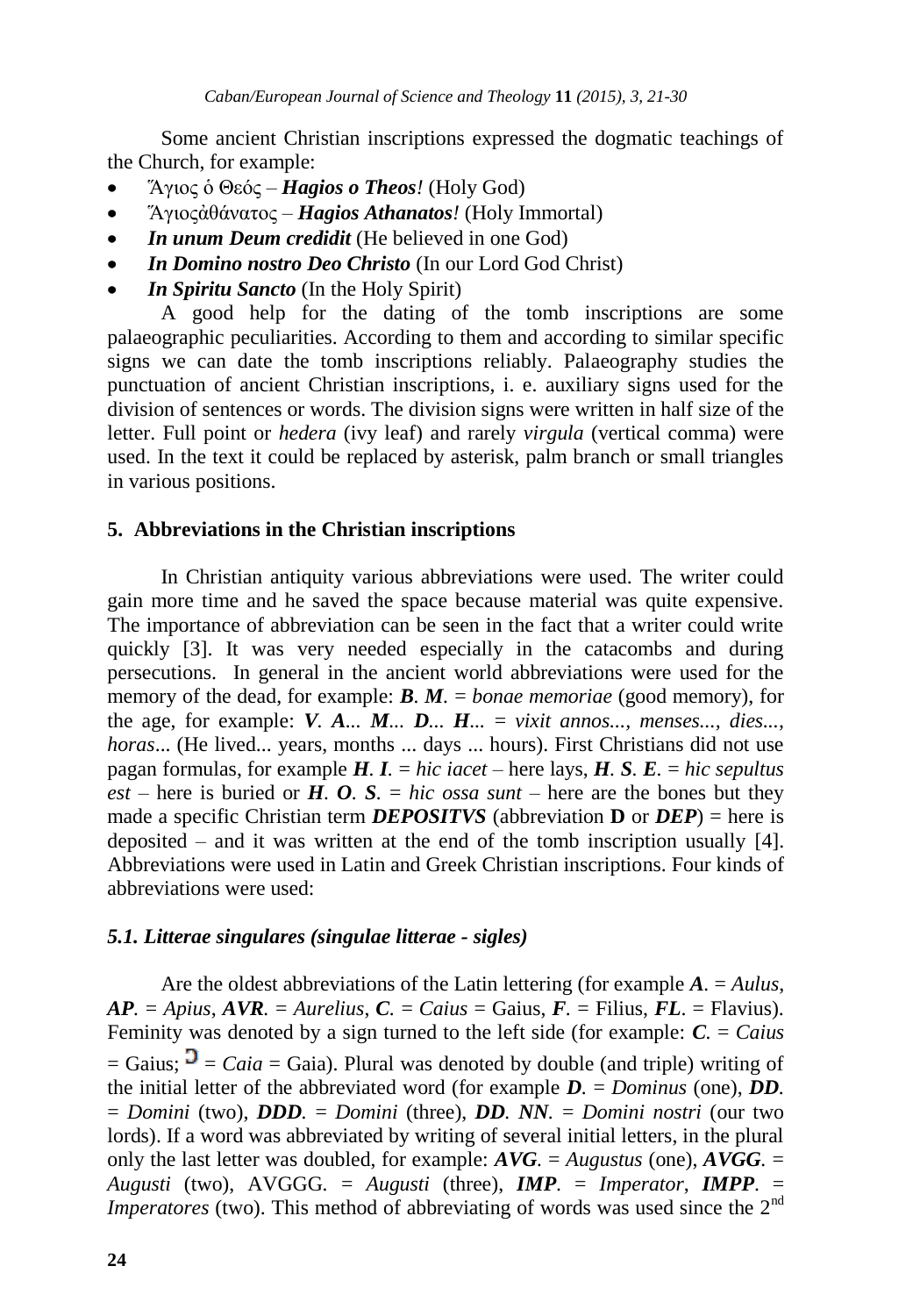century AD. But we can see some changes, for example not only the initial letter (letters) of the word was written but also the initial letters of syllables (for example:  $N = N_{\text{obs}}$ ,  $FCR = F_{\text{eccrent}}$ ,  $HR = H_{\text{eres}}$ ,  $HRD = H_{\text{eredes}}$ ). The full point after a letter is missing and since the  $2<sup>nd</sup> - 3<sup>rd</sup>$  centuries AD it was replaced by a horizontal comma

#### *5.2. Tiron notes*

Tiron notes were a system of tachygraphy used in the Latin texts made by the liberated slave and friend of Cicero *Markus Tullius Tiro*. They were used for abbreviation of written documents. Tiro registered long speeches of Cicero and he found this system so that he could register everything. The system is named after him. The most known Tiron note was a sign representing the connection *et*.

#### *5.3. Nomina sacra*

It was a special way of abbreviating of sacred names in the inscriptions. The origin of this abbreviating of words is not clear but it is evident that the abbreviating does not have Christian origin. Only the initial and end letters of the words were written. Some of the middle letters were omitted. In such inscriptions besides Latin syllables even Greek words or Greek letter were used. These words were introduced into the Latin manuscripts by Christian writers in the  $4<sup>th</sup>$  century. The oldest proofs of contraction in the Latin manuscripts include:  $DS = Deus$ , *XPS* (XP) = *Christus* a *SPS* = *Spiritus*. In the 5<sup>th</sup> and 6<sup>th</sup> centuries other abbreviations were added, for example *DMS* = *Dominus*, *EPS* = *episcopus*, *DIACS* = *diaconus*, *PBR* = *presbyter*, *REUS* = *reverendissimus* or pronouns:  $\mathbf{N}\mathbf{I} =$  *nostri*,  $\mathbf{N}\mathbf{O} =$  *nostro*,  $\mathbf{N}\mathbf{M} =$  *nostrum*. These abbreviations were used not only in the ancient Christian inscriptions but it was a normal practice of that time when the classical works were copied or when the legislative books were written. *Nomina sacra* can be found in the oldest Latin translations of the Bible.

#### *5.4. Notaeiuris*

These were abbreviations used in Rome for the manuscripts of juridical contents.

#### **6. Acrostic and telestich**

Acrostic inscriptions are a peculiarity of Christian epigraphy. They were used rarely but they have very interesting literary structure. In the so called *Pectorius' inscriptions* from the end of the 2<sup>nd</sup> century or the beginning of the 3<sup>rd</sup> century there is an interesting acrostic inscription where the initial letters of first five verses make the symbolic word  $\gamma \beta \psi \zeta - I X T h Y S$  (Figure 1).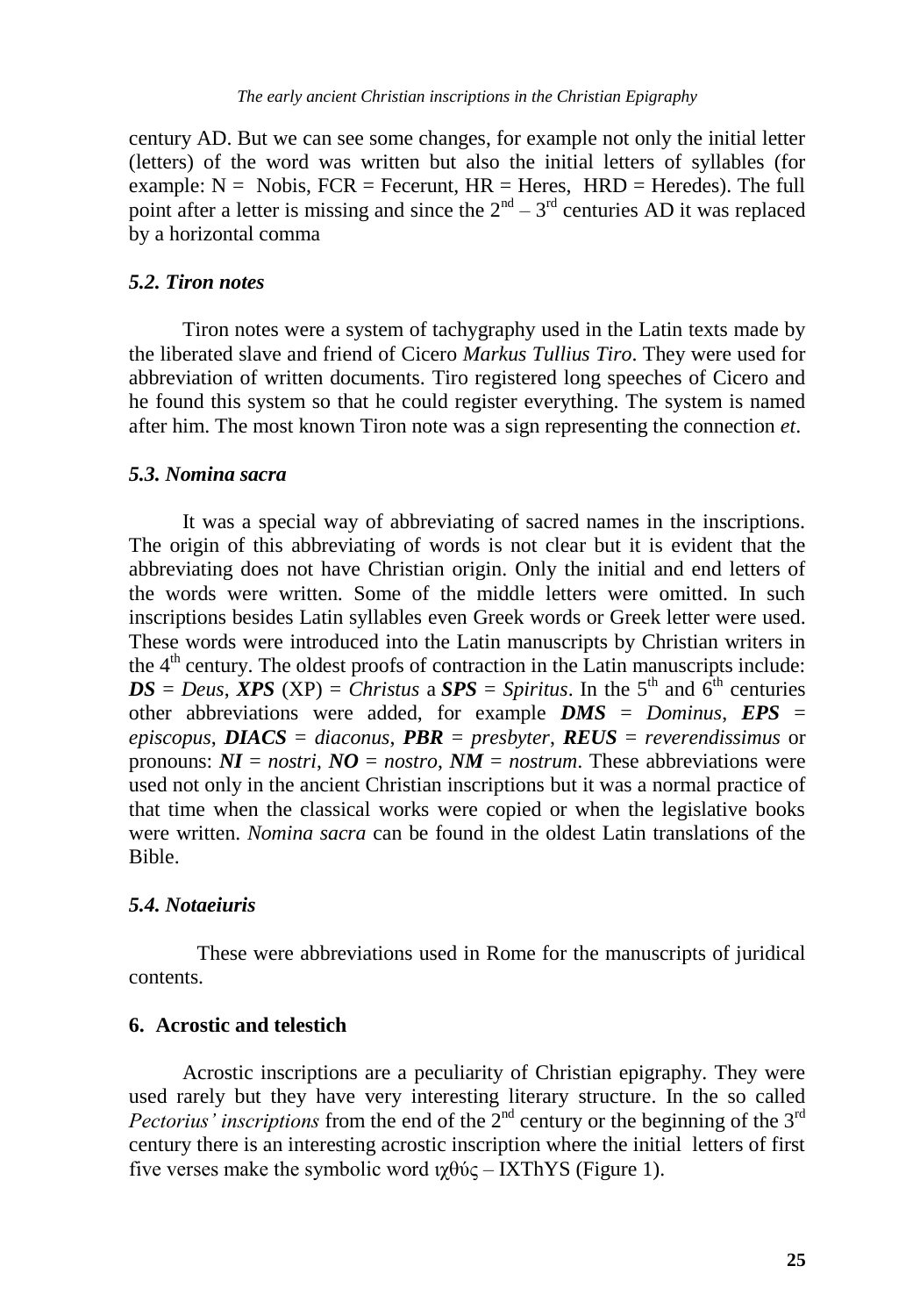

**Figure 1.** Pectorius' acrostic inscription.

Greek word  $\gamma \theta \dot{\gamma}$  – fish consisted of first letters of the following sentence in the ancient Christian symbolism: Iησούς Χριστός Θεού Υιός Σωτήρ –**I**esus **Ch**ristos **T**heou **U**ios **S**oter – *Jesus Christ, the Son of God, Saviour.* Lodovico Muratori commented this kind of verse in the ancient Christian inscriptions: *"Nomina sanctorum lector si forte requiuris, ex omniversu te litera prima docebit." - "Reader, if you are searching for the names of the saints, first letters of each verse will teach you."*

Other inscriptions of similar nature are denoted as **telestich.** The last letters in the verse make another word and reveal its hidden meaning, for example:



#### **7. Roman ciphers in the ancient inscriptions**

In ancient Christian inscriptions Roman ciphers were used quite often. Ancient Roman used the signs for expressing numbers. The basic signs were:  $I =$ 1,  $V = 5$ ,  $X = 10$ ,  $L = 50$ ,  $C = 100$ ,  $D = 500$  and  $M = 1000$ . Romans expressed the higher values by simple combination of these signs. The explanations of experts about the origin of these signs are not uniform. Some expert considers all the signs (I, V, X, L, C, D, and M) as the letters of Latin alphabet. Other experts think that first three signs  $(I, V, X)$  are older than the Latin alphabet and their origin is in the number of fingers and picture of open hand. The oldest graphic forms of the other signs (L, C, D, and M) are derived from Greek signs. By combination of signs I, V, X it is possible to write any numbers up to 50. For number 4 and 9 the signs IIII and VIIII were used in the ancient times and it took longer time until both numbers were written in such a way that the nearest higher value was decreased and the signs IV and IX were formed as we know them today. Later other numbers were expressed analogically [5]. First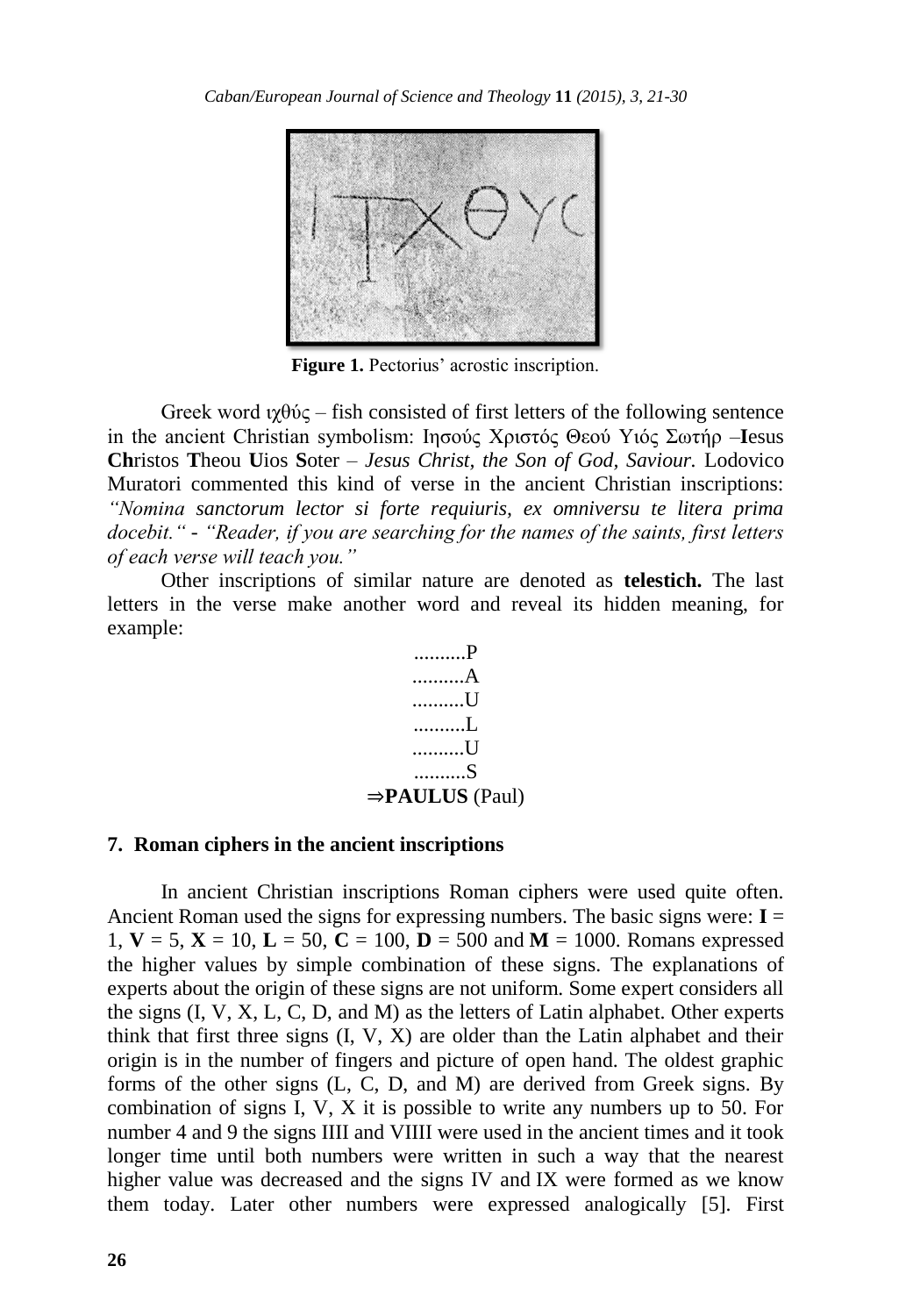Christians used Roman ciphers in their tomb inscriptions. In Greek inscriptions numbers were expressed by the letters of Greek alphabet [6]. Roman ciphers are used in *chronogram* as well. It is an inscriptions or its compact part where the letters with cipher value are used as the sum to express a year or other numeric data. The inscription can be in Latin or other language and the letters are highlighted by change of size or colour. Metric chronogram is called *chronostich*.

## **8. Damasus' inscriptions**

The so called *Damasus' inscriptions* are a special group of ancient Christian inscriptions. Pope *Damasus I*  $(366 - 384)$  highly venerated the ancient Christian martyrs and he wrote inscriptions at their epitaph plates. He wrote most of the inscriptions in the form of verse (in hexameters). His activities were so prolific that he acquired the honorary title *poeta catacumbarum* – a poet of the catacombs. His scribe *Furius Dionysius Filocalus* made the inscriptions. He did not use the traditional Roman system of the inscriptions lettering but he created a new type of lettering in Rome. He was influenced by Hellenist East probably. One of the valuable Damasus' inscriptions is found in the Calixt's catacombs, in the papal crypt with the text from Figure 2 [7].

|                  | HIC CONGESTA IACET quaeRIS TVRBA PIORUM    |                                 |  |  |
|------------------|--------------------------------------------|---------------------------------|--|--|
|                  | CORPORA SANCTORVM retinENT VENERANDA       |                                 |  |  |
| <b>SEPVLCHRA</b> |                                            |                                 |  |  |
|                  | SVBLIMES ANIMAS RAPVIT SIBI REGIA COELI    |                                 |  |  |
|                  | HIC COMITES XYSTI PORtANT QVI EX HOSTE     |                                 |  |  |
| <b>TROPHAEA</b>  |                                            |                                 |  |  |
|                  | HIC NVMERVS PROCERVm sERVAT qVI ALTARIA    |                                 |  |  |
| <b>CHRISTI</b>   |                                            |                                 |  |  |
|                  | HIC POSITVS LONGA VIXIT OVI IN PACE        |                                 |  |  |
| <b>SAceRDOS</b>  |                                            |                                 |  |  |
|                  | hiC CONFESSORES SANCTI QVOS GRAecia mISIT  |                                 |  |  |
|                  | HIC iuVENES PVERIOVE SENesCastique nepOTES |                                 |  |  |
| <b>OVIS</b>      |                                            | MAGE VIRGINEVM PLACVIT retinere |  |  |
| pudOREM          |                                            |                                 |  |  |
|                  | HIC FATEOR DAMASVS VOLVI MEa condere       |                                 |  |  |
| <b>mEMBRA</b>    |                                            |                                 |  |  |
|                  | seD CINERes tIMVI SANCTOS vexare piORVM.   |                                 |  |  |

**Figure 2.** Damasus' inscription.

*"If you ask who lies here, know that many pious people repose in this place. The venerable graves preserve the bodies of the saints and heaven took their magnificent souls. Here lie the companions of Sixtus who won over their enemy. Here are* (buried) *many priests who served at the altar of Christ. Here reposes a priest who lived in the era of peace. Here are holy confessors who were sent by Greece. Here are young men, men and elderly and chaste descendants who wanted to preserve their virginity. I confess that I, Damasus, would like to*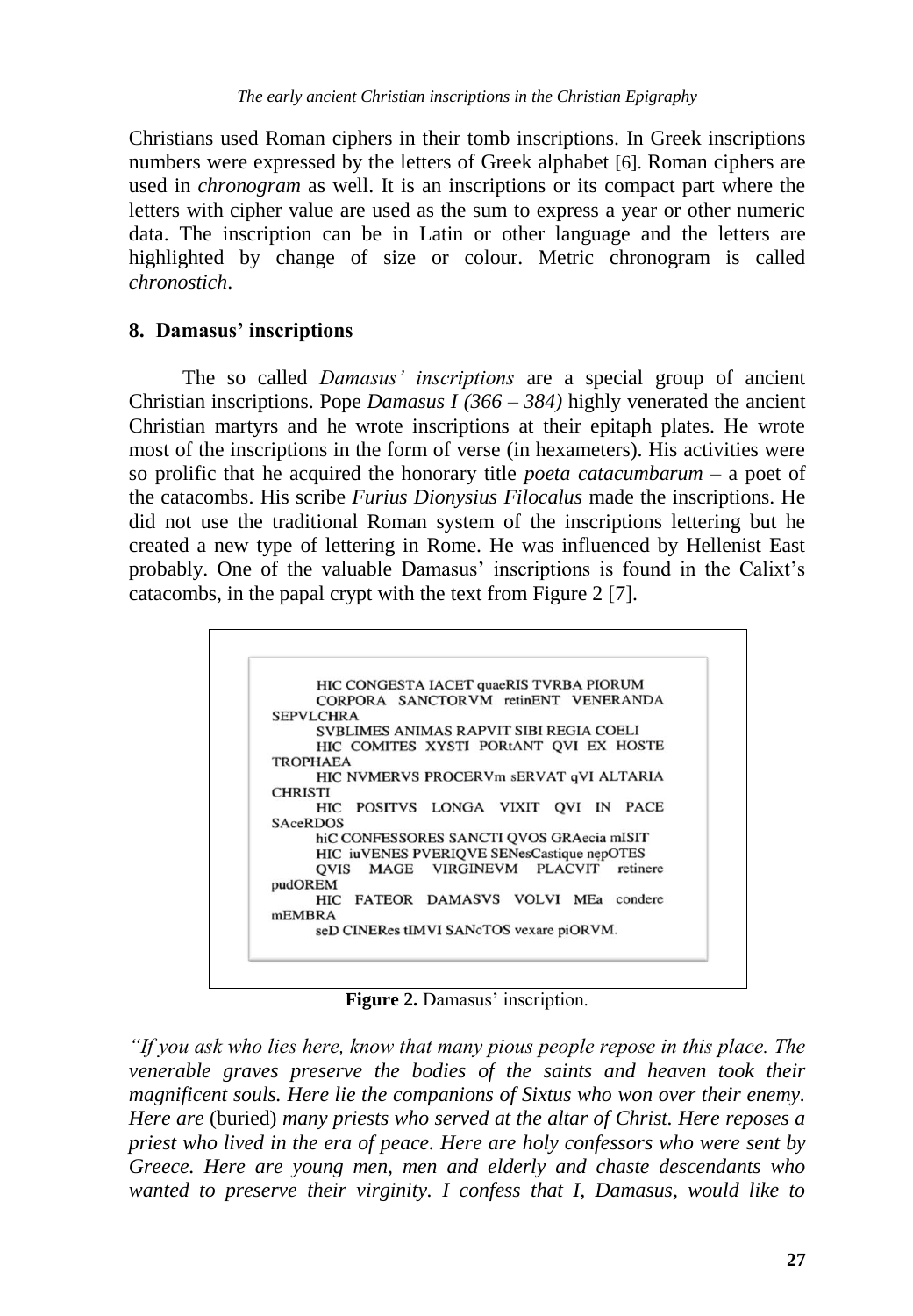*deposit my bones. But I would be afraid to disturb the peace of holy and pious bodies."*

In other hexameters the pope mentioned some important historical graves. In the first place he mentioned the graves of the Pope Sixtus II. and his successors. There is very interesting Damasus' inscription dedicated to a young martyr, Saint Tarsicius, who died as a martyr when he brought the Eucharist to the imprisoned Christians. He was attacked by pagan boys who beat him to death. In the inscription Damasus compared Saint Tarsicius to Saint Stephen, the martyr. He also preferred to be killed. He did not want to give God's body to the hands of pagans:

## *Tarsicium sanctum Christi sacramenta gerentem cum male sana manus premeret vulgare profani ipse animam potius voluit dimittere caesus prodere quam canibus rabidis coelestia membra.*

*"Saint Tarsicius bringing Christ in the Eucharist, when murderous hand requested that he give the Eucharist for desecration, he preferred to lose his life and he did not want to give the God's body to the dogs."*

Another interesting Damasus' inscription was for the tombstone of the Pope Eusebius (Figure 3).



Figure 3. Damasus' inscription for the tombstone of the Pope Eusebius.

*"Heraclius did not allow the apostates to repent for their sins. Eusebius taught these poor people how to bemoan their guilts. People are taking sides. With increasing ferocity there begin disturbances, murders, wars, disputes and disunity. Both of them* (Eusebius and Heraclius) *were expelled by the wild tyrant, even though the pope remained peaceful. He suffered the exile joyfully and with the help of his Lord and Judge. At the Sicilian seaside he left this world."*

Besides this finding of the tombstone of the Pope Eusebius, there is other finding which documents the activities of the pope Marcellus. It was found in the catacombs of Saint Pricilla. It is a Damasus' epigram and it was situated above the grave of the Pope Marcellus, the predecessor of Eusebius (Figure 4) [8].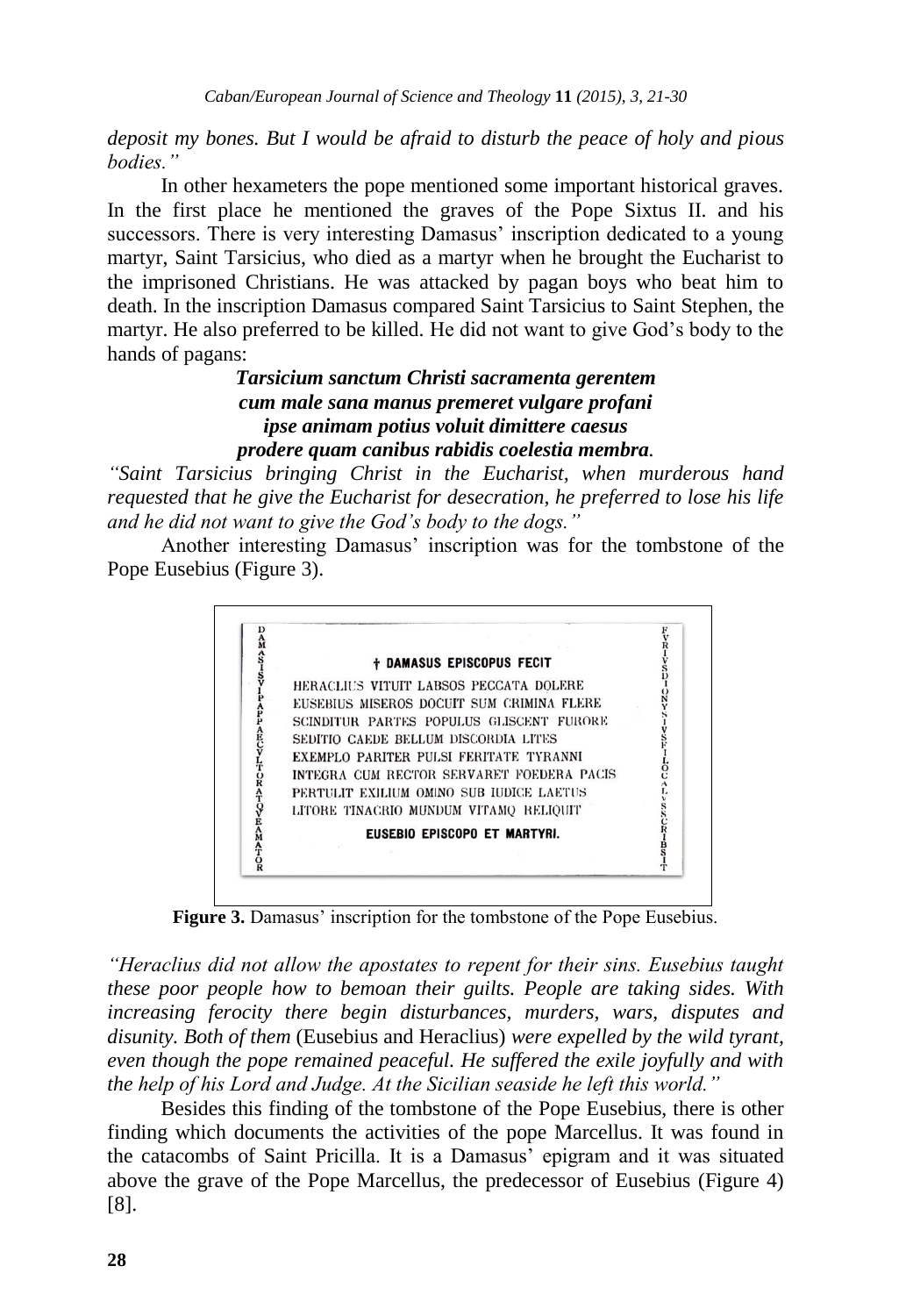*The early ancient Christian inscriptions in the Christian Epigraphy*

VERIDICUS RECTOR LAPSOS OUIA CRIMINA FLERE PRAEDIXIT MISERIS FUIT OMNIBUS HOSTIS AMARUS HING FUROR HING ODIUM SEQUITUR DISCORDIA LITES SEDITIO CAEDES SOLVUNTUR FOEDERA PACIS CRIMEN OB ALTERIUS CHRISTUM OUI IN PACE NEGAVIT FINIBUS EXPULSUS PATRIAE EST FERITATE TYRANNI HAEC BREVITER DAMASUS VOLUIT COMPERTA REFERRE MARCELLI UT POPULUS MERITUM COGNOSCERE POSSET

**Figure 4.** Damasus' epigram above the grave of the Pope Marcellus.

*"Beloved guardian of truth, because he preached to the apostates so that they could repent for their sins, he was an enemy of these poor people. For this reason there comes ferocity, animosity, disunity, disputes, rebellion, murders, peace is broken. For the crime of the other who denied Christ in the time of people, he was expelled by a tyrant from his homeland. Damasus wanted to express that so that people could know the merits of Marcellus."*

Other interesting Damasus' inscriptions are found on the graves of martyrs (for example satins *Felix, Nereus, Achillus, Maurus, Marceline, Peter, Tuburtinus, Lawrence, Hyppolite, Saturnius, Agnes, Hyacinth* as well as on the grave of his sister or in the Roma baptistery. There are 61 extant Damasus' inscriptions. They attest about the high artistic and historically precious value. Saint Damasus had these verse written on his grave: *"A person who walked on the sea and silenced the rioting waves/ who gives life to the dying seeds of earth/ who could release the chains of death/ who could bring after three days of darkness/ brother from the grave and give him to his sister Martha/ I believe that one day he will resurrect Damasus from the earth. "*

#### **9. Conclusion**

Ancient Christian tomb inscriptions prove that first Christians did not perceive death and burial as the expression of sadness but as the transition into the new life. These inscriptions localized on the graves are full of hope for the eternal life and reunion in the eternity. In many inscriptions their authors used various acclamations from the liturgy of the first centuries. In the inscriptions of the first Christian there is no sadness but strong aspect of hope for the eternal life in Christ. Ancient Christian inscriptions are not only the memorials of history but also testimonies of the life of faith.

## **References**

- [1] A. Bagin, *Kresťanská archeológia*, Rímskokatolícka cyrilometodská bohoslovecká fakulta, Bratislava, 1976, 8.
- [2] Š. Mordel, *Kresťanská archeológia*, Spišská Kapitula, 2004, 188, 176.